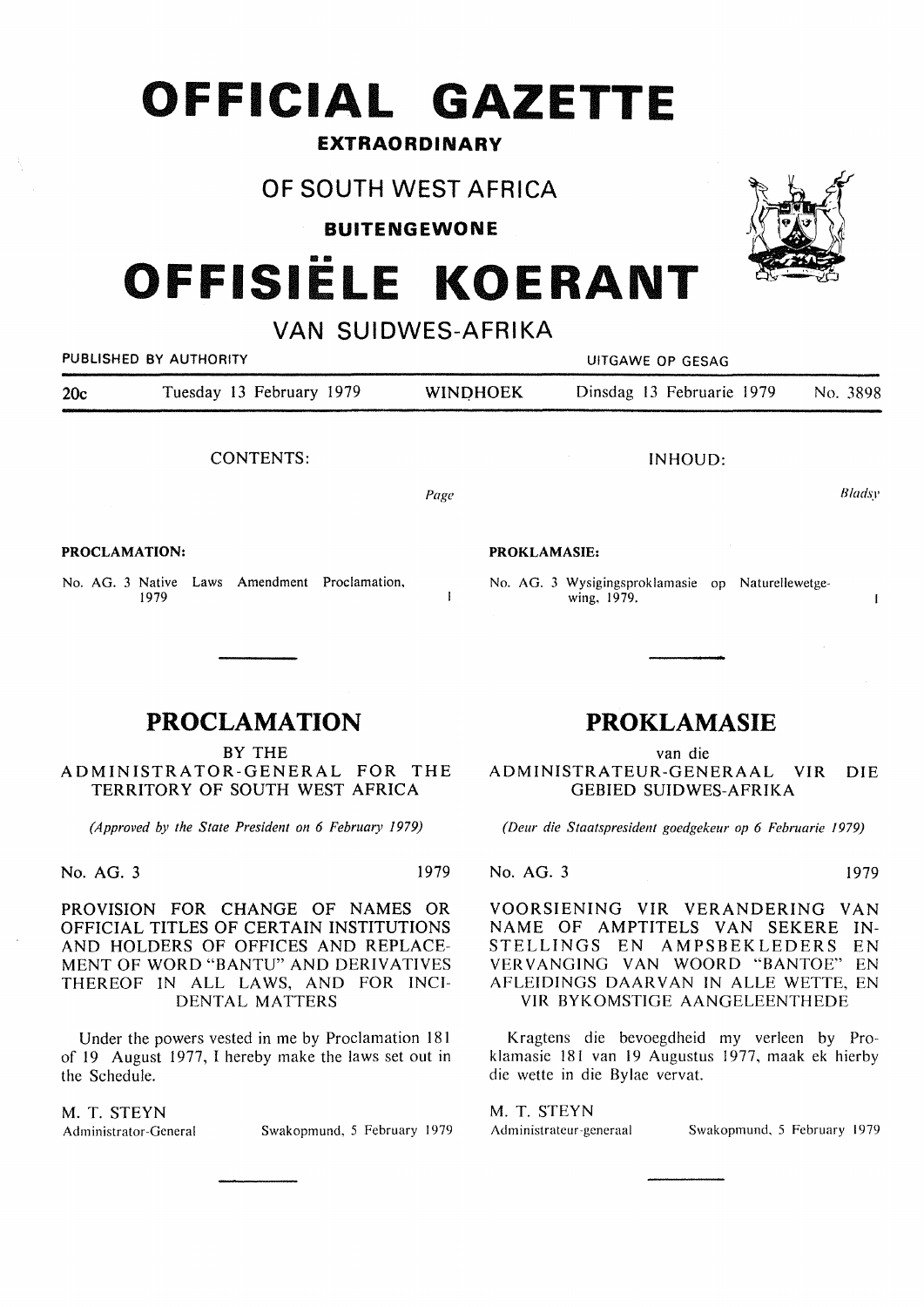#### **SCHEDULE**

*Change of names or official titles of certain institutions and holders of offices, and of "Bantu" and derivatives thereof* 

1. (1) In any law or document there is hereby substituted  $-$ 

- (a) for the expression "Department of Bantu Education", the expression "Department of Education and Training";
- (b) for the expression "Minister of Bantu Education", the expression "Minister of Education and Training";
- (c) for the expression "Secretary for Bantu Education", the expression "Secretary for Education and Training";
- (d) for the expression "Department of Bantu Administration and Development", the expression "Department of Plural Relations and Development";
- (c) for the expression "Minister of Bantu Administration and Development", the expression "Minister of Plural Relations and Development";
- (f) for the expression "Secretary for Bantu Administration and Development", the expression "Secretary for Plural Relations and Development";
- (g) for the expressions "chief native commissioner" and "Chief Bantu Affairs Commissioner", the expression "Chief Commissioner";
- (h) for the expressions "assistant chief native commissioner" and "Assistant Chief Bantu Affairs Commissioner", the expression "Assistant Chief Commissioner";
- (i) for the expressions "native commissioner" and "Bantu Affairs Commissioner", the expression "Commissioner";
- (i) for the expressions "additional native commissioner" and "Additional Bantu Affairs Commissioner", the expression "Additional. Commissioner";
- (k) for the expressions "assistant native commissioner" and "Assistant Bantu Affairs Commissioner", the expression "Assistant Commissioner";
- (I) for the expressions "native commissioner's court" and "court of a Bantu Affairs Commissioner", the expression "Commissioner's Court";

#### **BYLAE**

*Verandering van name of ampstitels van sekere instellings en ampsbekleders, en van "Bantoe" en afleidings daarvan* 

1. (1) Hierby word in enige wet of dokument  $-$ 

- (a) die uitdrukking "Departement van Bantoeonderwys" deur die uitdrukking "Departement van Onderwys en Opleiding" vervang;
- (b) die uitdrukking "Minister van Bantoe-onderwys" deur die uitdrukking "Minister van Onderwys en Opleiding" vervang;
- (c) die uitdrukking "Sekretaris van Bantoe-onderwys" deur die uitdrukking "Sekretaris van Onderwys en Opleiding" vervang;
- (d) die uitdrukking "Departement van Bantoeadministrasie en -ontwikkeling" deur die uitdrukking "Departement van Plurale Betrekkinge en Ontwikkeling" vervang;
- (e) ·die uitdrukking "Minister van Bantoe-administrasie en -ontwikkeling" deur die uitdrukking "Minister van Plurale Betrekkinge en Ontwikkeling" vervang;
- (f) die uitdrukking "Sekretaris van Bantoe-administrasie en -ontwikkeling" deur die uitdrukking "Sekretaris van Plurale Betrekkinge en Ontwikkeling" vervang;
- (g) die uitdrukkings "hoofnaturellekommissaris" en "Hoofbantoesakekommissaris" deur die uitdrukking "Hoofkommissaris" vervang;
- (h) die uitdrukkings "assistent-hoofnaturellekommissaris" en "Assistent-hoofbantoesakekommissaris" deur die uitdrukking "Assistenthoofkommissaris" vervang;
- (i) die uitdrukkings "naturellekommissaris" en "Bantoesakekommissaris" deur die uitdrukking "Kommissaris" vervang;
- (j) die uitdrukkings "addisionele naturellekommissaris" en "Addisionele Bantoesakekommissaris" deur die uitdrukking "Addisionele Kommissaris'' vervang;
- (k) die uitdrukkings "assistent-naturellekommis- . saris" en "Assistent-Bantoesakekommissaris" deur die uitdrukking "Assistent-kommissaris" vervang;
- (I) die uitdrukkings "naturellekommissarishor' en "Bantoesakekommissarishor' deur die uitdrukking "Kommissarishof" vervang;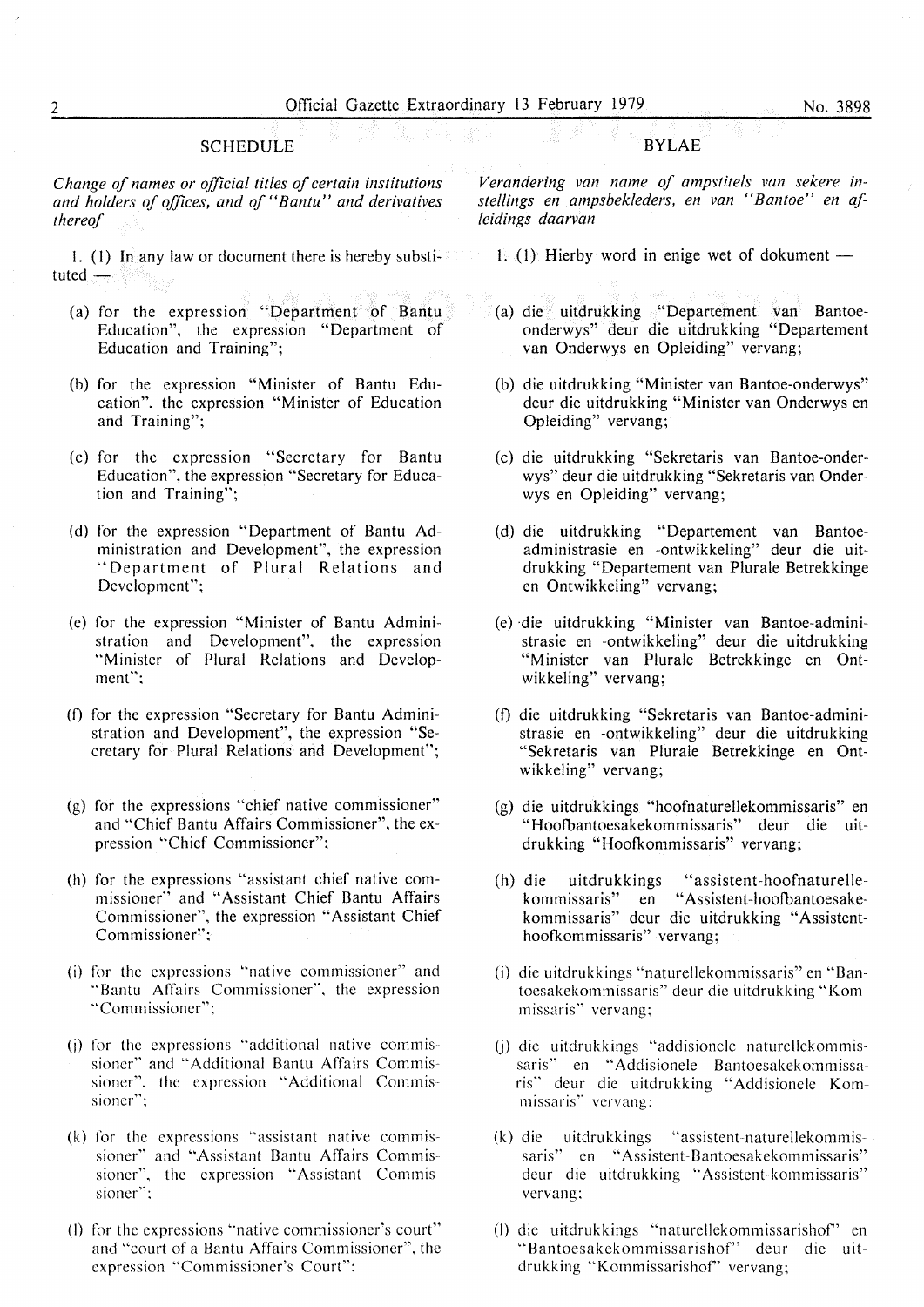- (m) for the expressions "Bantu Trust and Land Act", "South African Bantu Trust" and "Bantu Trust", the expressions "Development Trust and Land Act", "South African Development Trust" and "Development Trust", respectively;
- (n) for the expressions "Bantu beer" and "kaffir beer", the expressions "sorghum beer";
- (o) for the expression "kaffir beer account", the expression "sorghum beer account".

(2) Subject to the provisions of this section, there is hereby substituted for the word "Bantu" wherever it occurs in any law as a reference to a person or persons, the word "Black" or "Blacks", as the context in question may require.

(3) Subject to the provisions of this section, there is hereby substituted for any compound word, or any expression, of which the word "Bantu" or any derivative thereof forms a part, wherever such compound word or expression occurs in any law, the corresponding compound word, or the corresponding expression, of which the word "Black" or the corresponding derivative thereof froms a part: Provided that in every such compound word or such expression in the Afrikaans text of any law the word "Swart" shall be written separately from the other words of that compound word or expression.

*Substitution of section 3A of Act 56 of 1954, as inserted by section 4 of Act 23 of 1972.* 

2. The following section is hereby substituted for section 3A of the South West Africa Native Affairs Administration Act, 1954:

Womstrue: 3A. (1) Any felcience in any law in force<br>tion of the in the territory, including the Eastern Caprivi 3A. (1) Any reference in any law in force Zipfel, or in any document, relating to any matter in such territory, to a Black, being a reference to a person, shall be construed as a reference to a native, and any word or expression in any such law or document connected with a Black shall be construed accordingly.

> (2) Unless a contrary intention appears form the provisions of any law or document, the word 'native', for the purpose of the application of subsection (1), shall have the meaning assigned to it in section 25 of the Native Administration Proclamation, 1928 (Proclamation 15 of 1928), of the territory.".

- (m) die uitdrukkings "Bantoetrust en -grond Wet", "Suid-Afrikaanse Bantoetrust" en "Bantoetrust" deur onderskeidelik die uitdrukkings "Ontwikkelingstrust en Grond Wet", "Suid-Afrikaanse Ontwikkelingstrust" en "Ontwikkelingstrusf' vervang;
- (n) die uitdrukkings "Bantoebier" en "kafferbier" deur die uitdrukking "sorghumbier" vervang;
- (o) die uitdrukking "kafferbierrekening" deur die uitdrukking "sorghumbierrekening" vervang.

(2) Behoudens die bepalings van hierdie artikel word die woorde "Bantoe" en "Bantoes" oral waar hulle in 'n wet voorkoms as 'n verwysing na 'n persoon of persone, hierby deur onderskeidelik die woorde "Swarte" en "Swartes" vervang.

(3) Behoudens die bepalings van hierdie artikel word 'n saamgestelde woord, of 'n uitdrukking, waarvan die woord "Bantoe" of 'n afleiding daarvan deel uitmaak, oral waar sodanige saamgestelde woord of uitdrukking in 'n wet voorkom. hierby deur die ooreenstemmende saamgestelde woord of die ooreenstemmende uitdrukking waarvan die woord "Swart" of die ooreenstemmende afleiding daarvan deel uitmaak, vervang: Met dien verstande dat in elke sodanige saamgestelde woord of sodanige uitdrukking in die Afrikaanse teks van 'n wet die woord "Swart"' los van die ander woorde van daardie saamgestelde woord of uitdrukking geskryf word.

*Vervanging van artikel 3A van Wet 56 van 1954, soos ingevoeg deur artikel 4 van Wet 23 van 1972* 

2. Artikel 3A van die Wet op die Administrasie van Naturellesake in Suidwes-Afrika, 1954, word hierby deur die volgende artikel vervang:

"Uitlcg van die woord<br>'Swarte' 3A. (]) 'n Verwysing in 'n wet wat van krag is in die gebied, met inbegrip van die Oostelik Caprivi Zipfel, of in 'n dokument, met betrekking tot 'n aangeleentheid in sodanige gebied, na 'n Swartc, synde 'n verwysing na 'n pcrsoon. word as 'n verwysing na 'n naturel uitgelê, en 'n woord of uitdrukking in so 'n wet of dokument. wat in verband staan met 'n Swarte, word dienooreenkomstig uitgelê.

> (2) Tensy uit die bepalings van 'n wet of dokument 'n ander bedoeling blyk, het die woord 'naturel', vir die doeleindes van die toepassing van subartikel (I), die betekenis wat daaraan gegee is in artikel 25 van die Naturelleadministrasie-Proklamasie, 1928 (Proklamasie 15 van 1928), van die gebied.".